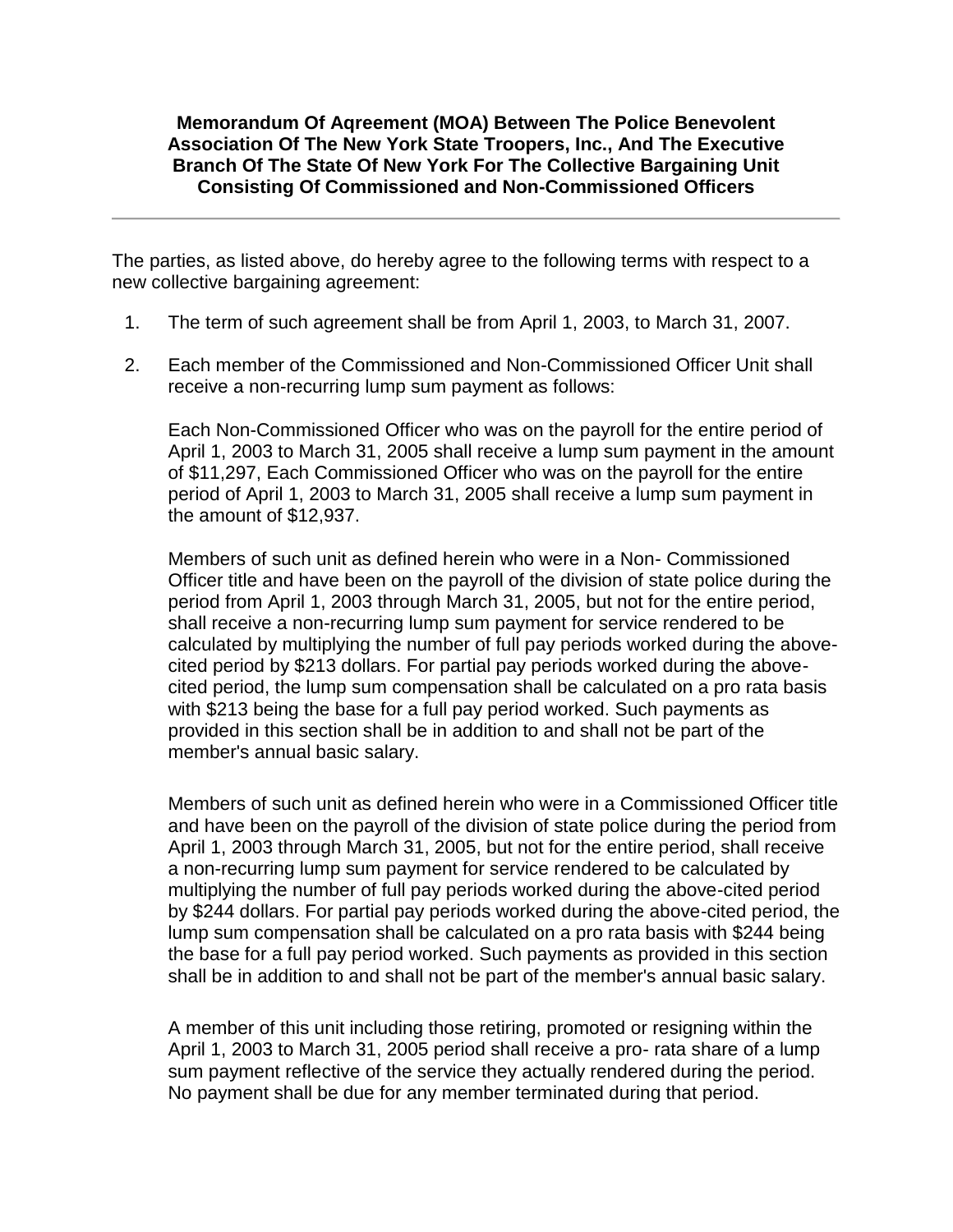Each Commissioned and Non-Commissioned Officer shall receive an adjustment to overtime worked as follows:

- a. 3% for the period April 1, 2003 to March 31, 2004.
- b. 6.09% for the period April 1, 2004 to March 31, 2005.
- c. The adjustment shall be paid as soon as practicable after ratification.

The State shall introduce legislation seeking that the amounts provided in paragraph 2 shall be considered in their entirety and not suffer any limitation as set out in section 443 and 431 for retirement calculation purposes.

The payment as described shall cover the period of April 1, 2003, to March 31, 2005. No other monies shall be due for that period except as listed herein.

- 3. There shall be a new salary schedule effective 4/1/05 that shall reflect a 3% raise effective on 4/1/03, 4/1/04 and 4/1/05 and rounded to the nearest whole dollar. The 4/1/05 salary schedule shall contain an adjustment to the schedule for those Non-Commissioned Officers and Commissioned Officers in Orange, Putnam, Dutchess, Rockland, Westchester, Nassau and Suffolk Counties and the City of New York to correct an inequity in the last arbitration award as agreed to by the parties and attached hereto as Attachment C.
- 4. Effective 4/1/06, the 4/1/05 salary schedule, as represented in Attachment C, shall be increased by 3% and rounded to the nearest whole dollar.
- 5. Effective 4/1/05, all members of this unit shall be paid expanded duty pay in the amount of \$2575 annually. Effective 4/1/06 such payment shall be increased to \$2652. Such payment shall be annualized and paid in the member's regular biweekly paycheck.

Expanded duty pay shall be counted for both overtime and retirement purposes.

- 6. Effective 4/1/05, all members of this unit shall receive command pay in the amount of \$273. Effective 4/1/06, this amount shall be increased to \$281. Such payment shall continue to be annualized and paid in the member's regular biweekly paycheck. Command pay shall be counted for both overtime and retirement purposes.
- 7. Effective 4/1/05, all members of this unit eligible to receive location pay (regular) shall be paid location pay (regular) in the amount of \$1311. Effective 4/1/06 that amount shall be increased to \$1359. Such payment shall continue to be annualized and paid in the member's regular bi-weekly paycheck. Location pay shall be counted for both overtime and retirement purposes.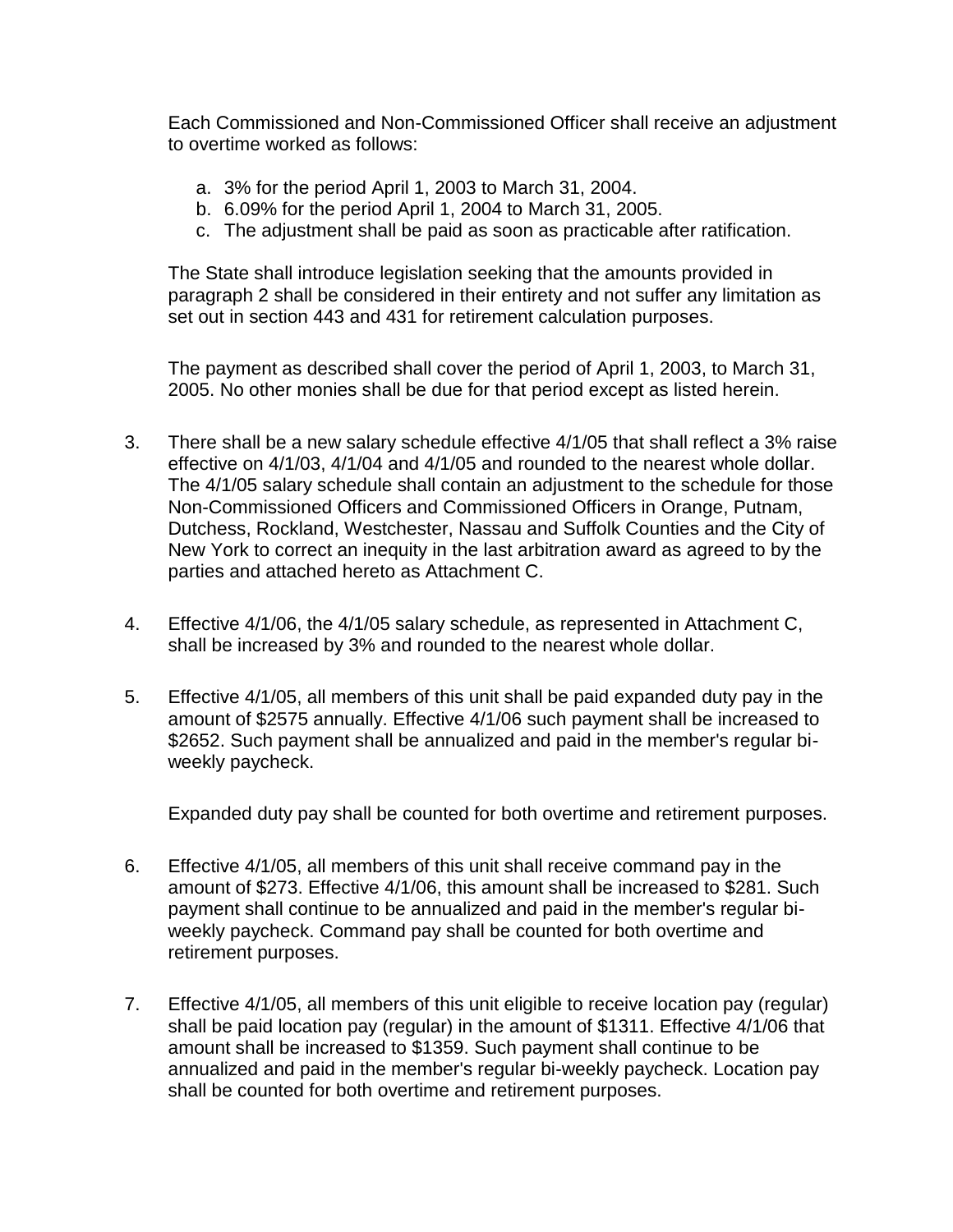8. Effective 4/1/05, all members of this unit eligible to receive location pay (supplemental) shall be paid location pay (supplemental) in the following amounts:

Orange, Putnam and Dutchess \$1093 NYC, Rockland and Westchester \$1639 Nassau and Suffolk **\$1912** 

Effective 4/1/06, all members of this unit eligible to receive location pay (supplemental) shall be paid location pay (supplemental) in the following amounts:

| Orange, Putnam and Dutchess          | \$1126 |
|--------------------------------------|--------|
| NYC, Rockland and Westchester \$1688 |        |
| Nassau and Suffolk                   | \$1970 |

Location pay shall be counted for both overtime and retirement purposes.

9. Effective 4/1/06, the longevity schedule for all members of this unit shall be as follows:

| 6 to 10 years of service                          | $=$ \$400 per year |
|---------------------------------------------------|--------------------|
| 11 to 15 years of service                         | $=$ \$450 per year |
| 16 years to 25 years of service $= $500$ per year |                    |

The longevity amount is capped at the 25 years of service level for those with 26 years of service and above. There shall be no change to the in-rank longevity paid after being appointed to Lieutenant or Technical Lieutenant. Longevity shall be annualized and paid in the member's regular bi-weekly paycheck. Longevity shall continue to be counted for both overtime and retirement purposes.

- 10. There shall be Out-of-Title work provisions in an appendix to the collective bargaining agreement that shall be the sole process governing out-of-title work grievances. A copy of the appendix is attached hereto as Attachment A.
- 11. Members of this unit shall be entitled to the difference in compensation already earned and paid and compensation due as if this MOA had been in effect on April 1, 2005.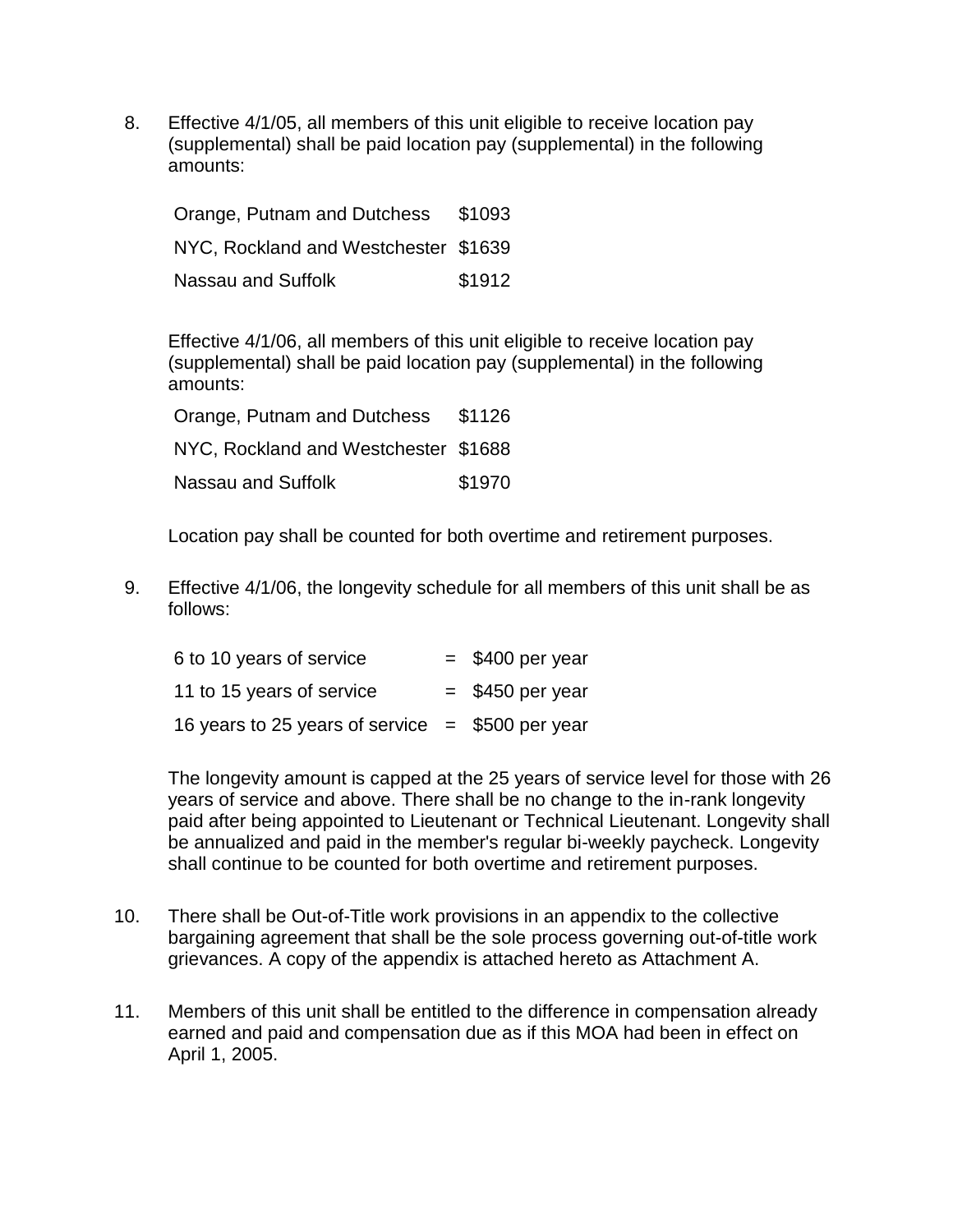12. Article 12.13 of the collective bargaining agreement shall be replaced with the following new Article 12.13:

No member who is eligible to earn overtime shall have his/her duty tour rescheduled for the purpose of avoiding the payment of overtime unless the member has been notified of such change 48 hours in advance of the time when the rescheduled duty tour is to begin. This provision shall not prevent the Division from reverting to an original schedule upon cessation of the operational need for which schedule changes have been made. However, in no case shall a member's duty tour be rescheduled for the purpose of avoiding the payment of overtime for the appearance by the member in court.

- 13. The health insurance plan shall be changed as found in Attachment B. The changes to health insurance plan that are on a date to be determined shall be implemented as soon as practicable after 60 days from the ratification of the agreement. The employee benefit fund shall be paid at \$49 for Fiscal Year 03-04, \$49 for Fiscal Year 04-05, \$49 for Fiscal Year 05-06, and \$49 for Fiscal Year 06- 07. The number of employees shall be determined as the number of unit members on the payroll on the March 1 prior to each Fiscal Year (example, for FY 03- 04 the number of unit members shall be those on the payroll on March 1, 2003).
- 14. The State shall seek an appropriation to continue the Article 27 Professional Development Fund (Fiscal Year 2003-2004 - \$92,400; Fiscal Year 2004-2005 - \$92,400; Fiscal Year 2005-2006 - \$92,400; Fiscal Year 2006-2007 - \$92,400) from which tuition reimbursement, the Masters Program and EAP shall be funded.
- 15. Effective, April 1, 2003, the Extraordinary Overtime Fund shall be eliminated.
- 16. The State shall continue the Non-Commissioned Officer Leave Exchange Program, as referenced in Appendix H appended to the contract, at the two (2) day rate in Fiscal Year 2005-2006 and the three (3) day rate in Fiscal Year 2006- 2007.
- 17. The Division shall supply eyeglass inserts for respirator masks to members of this unit who require them out of funds already appropriated for that purpose.
- 18. If an effective date is omitted from this MOA, the effective date of that provision will be the date of ratification.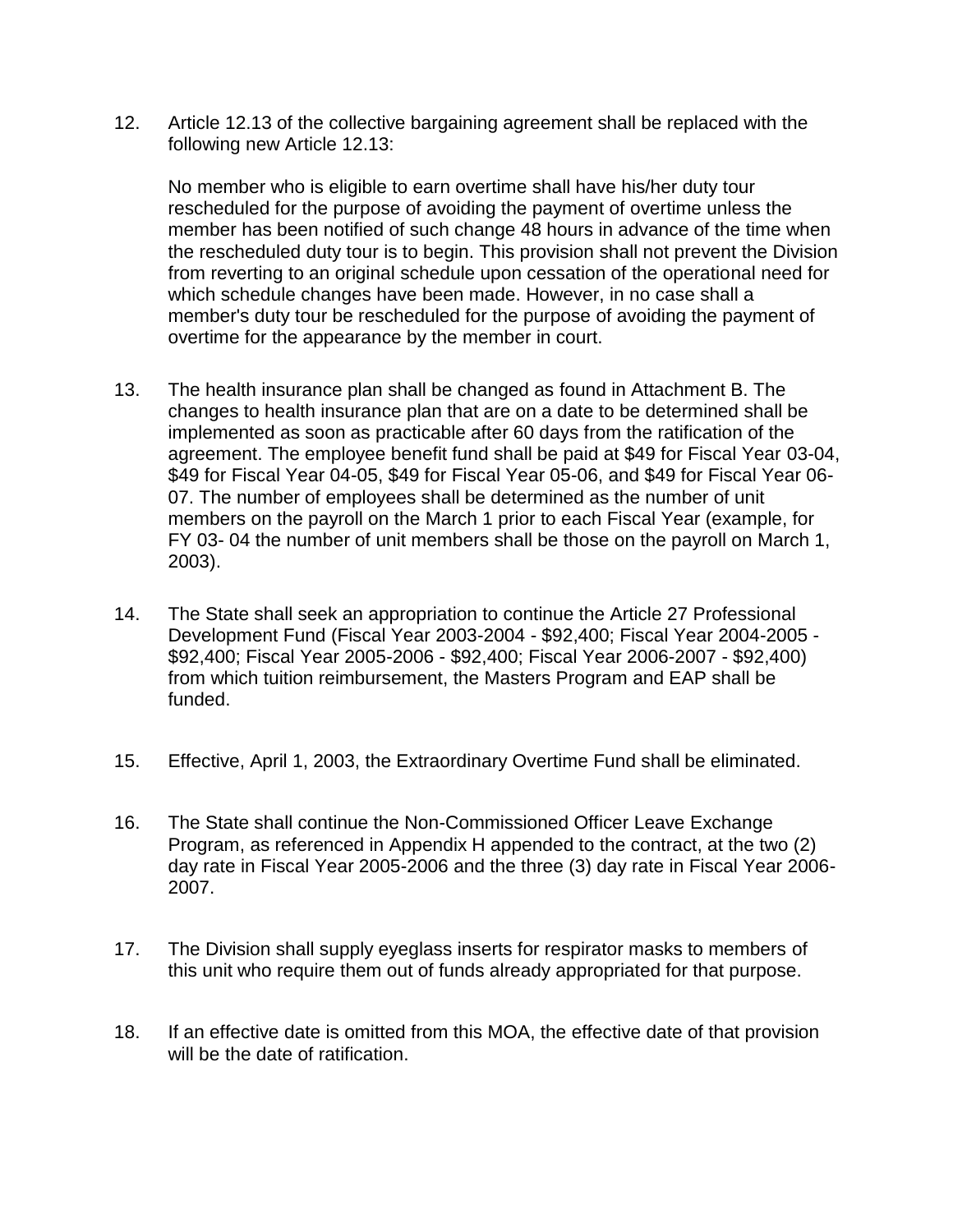- 19. All other terms and conditions of employment in the expired collective bargaining agreement and existing interest arbitration awards shall continue unless they have sunset or otherwise ended or they have been replaced by this agreement or other interest arbitration award(s). This shall not be construed as an agreement to make any portion of any interest arbitration award subject to the provisions of Article 15 of the contract absent the express consent of both parties.
- 20. This MOA will be recommended to the Negotiating Committee by the President and Michael Axelrod. The Negotiation Committee must approve it before it is sent to the membership. This agreement is subject to ratification by the membership. As this agreement is subject to contingent funding for portions of both the Troopers Unit and Non- Commissioned and Commissioned Officer Unit, this Agreement is contingent upon the submission of both the Troopers Unit and the Non- Commissioned and Commissioned Officer unit MOAs being submitted to the members for ratification and the ratification by both units of their respective MOA. This Agreement shall not be payable until legislation implementing its provisions has been passed by the Senate and Assembly and signed into law by the Governor. Upon ratification in accord with this paragraph, the State will submit legislation to implement the provisions of this MOA.

/s/ Daniel M. De Federicis /s/ Michael Volforte For the PBA For the State of New York

May 19, 2005

#### Attachment A

## **OUT-OF-TITLE**

A.

- 1. In the event of an existing vacancy, the Field Commander may designate a member to serve in an "Acting" capacity. A member so designated shall be entitled to the difference in pay between the salary of the "Acting" rank and their current rank from the first day of the "Acting" assignment.
- 2. The assignment of a member to the duties of another member who is absent due to leave of fifteen (15) working days or less shall not be considered out-of-title work under any circumstances. In no event shall this provision serve as an admission that any other assignments constitute out-of-title work.
- B. Grievances alleging out-of-title work in violation of these provisions shall be noncontract, shall be filed directly at Step 3 of the non-contract grievance procedure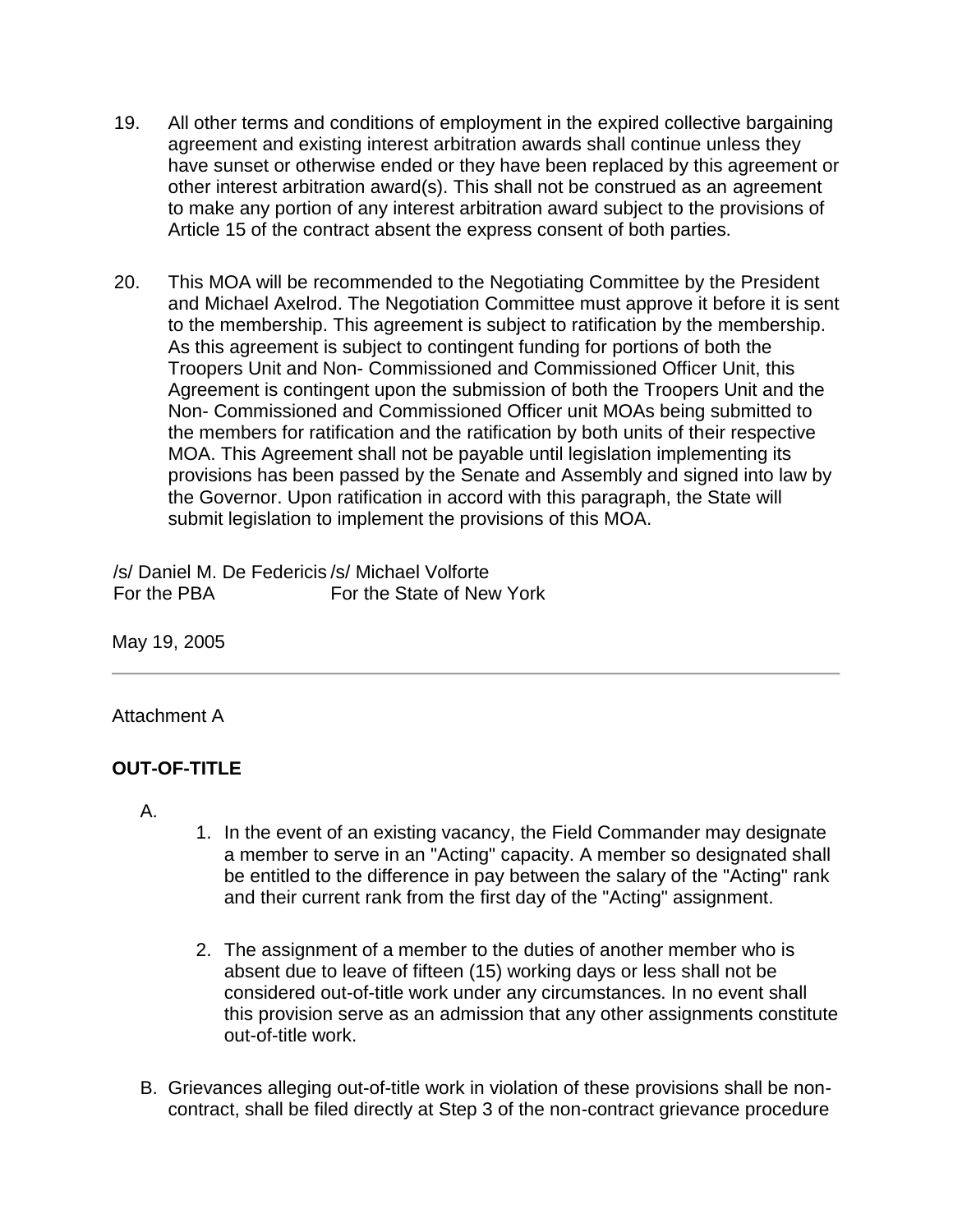and shall be processed in accord with the non-contract grievance procedure set forth in Article 15 of the collective bargaining agreement.

- C. In the event that the Division or GOER determines that the member is performing out-of-title work:
	- 1. For purposes of these provisions, out-of-title compensation shall be the difference between the affected member's regular salary at the time lie/she performed such work and what he/she would have earned in the higher rank title.
	- 2. A member receiving out-of-title compensation pursuant to these provisions shall be subject to the overtime rules of the higher position for the period during which he/she is receiving such out-of-title compensation.
	- 3. With the exception of any grievances pending on the effective date of this provision, there shall be no monies due for any claim of out-of-title work and/or for the assumption, or claimed assumption, of out-of-title duties by any member of this unit prior to the implementation of these provisions. All grievances thereafter filed shall be subject to the time limit on the amount of back pay due in paragraph 4 below.
	- 4. In no event shall such monetary award be retroactive to a date earlier than fifteen (15) calendar days prior to the date the grievance was initially filed at Step 3.

Attachment B

### **PBA SUPERVISORS ARTICLE 11 — HEALTH INSURANCE FEBRUARY 28, 2005**

- 1. Effective on a date to be determined, the Hospital Emergency Room copayment will increase to \$50. Effective January 1, 2007, the Hospital Emergency Room copayment will be increased to \$60.
- 2. Effective on a date to be determined the Hospital Outpatient copayment will increase to \$35. Coincident with the increase in the hospital outpatient copayment, services provided in a hospital owned or operated extension clinic will be paid by the hospital carrier.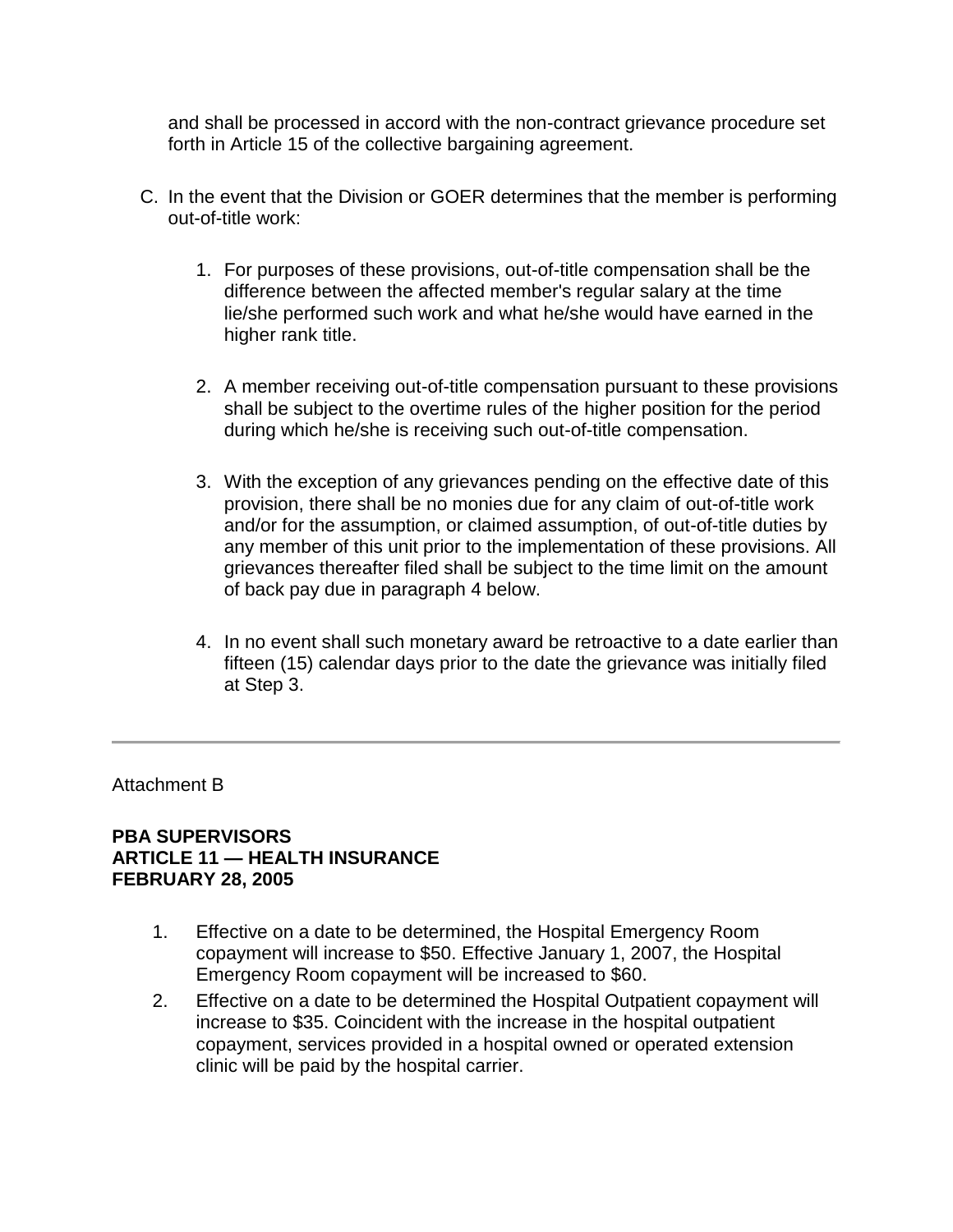- 3. Effective on a date to be determined, The Hospital component (inpatient and outpatient services) of the Empire Plan will be modified as follows:
	- The Hospital carrier will establish a network of hospitals (acute care general hospitals, skilled nursing facilities and hospices) throughout the United States
	- Any hospital that does not enter into a participating agreement with the hospital carrier will be considered to be a non-network facility.
	- Covered inpatient services received at a network hospital will be paid-in-full. Covered outpatient services (outpatient lab, x-ray, etc. and emergency room) received at a network hospital will be subject to the appropriate copayment.
	- Covered inpatient services received at a non-network hospital will be reimbursed at 90% of charges. There will be a separate \$1500 annual Hospital coinsurance maximum per enrollee, enrolled spouse/domestic partner and all dependent children combined established for non-network hospital out-of-pocket expenses.
	- The \$1500 Hospital coinsurance maximum is for non-network hospital expenses only and cannot be combined with any coinsurance maximums for other Empire Plan components.
	- Covered outpatient services received at a non-network hospital will be reimbursed at 90% of charges or a \$75 copayment whichever is greater. The non-network outpatient coinsurance will be applied toward the \$1500 annual coinsurance maximum.
	- Once the enrollee, enrolled spouse/domestic partner or all dependent children combined have incurred \$500 in non-network expenses, a claim may be filed with the medical carrier for reimbursement of out-of-pocket non-network expenses incurred above the \$500 and up to the balance of the coinsurance maximum.
	- Services received at a non-network hospital will be reimbursed at the network level of benefits under the following situations:
		- Emergency outpatient/inpatient treatment;
		- Inpatient/outpatient treatment only offered by a non-network hospital; and
		- Inpatient/outpatient treatment in geographic areas where access to a network hospital exceeds 30 miles does not exist.
		- Care received outside of the US.
	- Anesthesiology, pathology and radiology services received at a network hospital will be paid-in full less any appropriate copayment even if the provider is not participating in the Empire Plan participating provider network under the medical component.
- 4. Effective on a date to be determined, no payment will be made for inpatient hospital days determined to be non-medically necessary by the hospital carrier.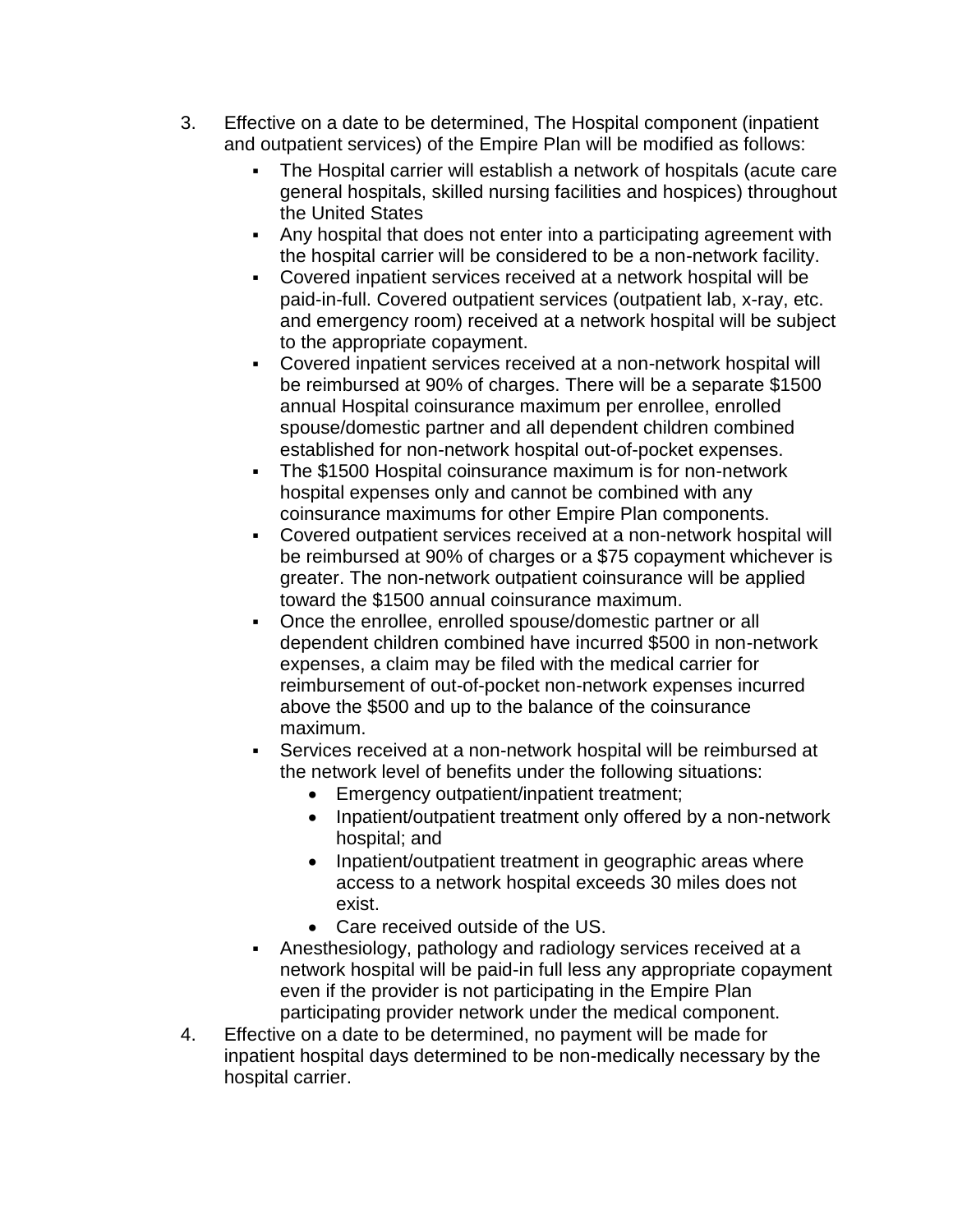- 5. Effective on a date to be determined, the participating provider office visit, office surgery, radiology and laboratory copayments will increase to \$15. Effective January 1, 2007 the participating provider office visit, office surgery, radiology and laboratory copayments will be increased to \$18.
- 6. Effective on a date to be determined, the Managed Mental Health and Substance Abuse Program participating provider copayment for outpatient mental health services will increase to \$18.
- 7. Effective on a date to be determined, the Empire Plan Prescription Drug Program will be modified as follows:
	- i. A third tier of prescription drugs and prescription drug copayment will be created to differentiate between preferred and non-preferred brand-name drugs.
	- ii. The copayment will be \$5 for generic drugs, \$15 for preferred brand name drugs and \$30 for non-preferred brand name drugs for up to a 30-day supply at either a retail pharmacy or the mail service pharmacy.
		- 1. When a brand-name prescription drug is dispensed and an FDA-approved generic equivalent is available, the member will be responsible for the difference in cost between the generic drug and the non-preferred brand-name drug, plus the non-preferred brand-name copayment (\$30).
	- iii. The copayment will be \$10 for generic drugs, \$30 for preferred brand name drugs and \$60 for non-preferred brand name drugs for a 31 to 90 day supply at a retail pharmacy.
		- 1. When a brand-name prescription drug is dispensed and an FDA-approved generic equivalent is available, the member will be responsible for the difference in cost between the generic drug and the non-preferred brand-name drug, plus the non-preferred brand-name copayment (\$60).
	- iv. The copayment will be \$5 for generic drugs, \$20 for preferred brand name drugs and \$55 for non-preferred brand name drugs for a 31 to 90 day supply at the mail service pharmacy.
		- 1. When a brand-name prescription drug is dispensed and an FDA-approved generic equivalent is available, the member will be responsible for the difference in cost between the generic drug and the non-preferred brand-name drug, plus the non-preferred brand-name copayment (\$55).
- 8. Effective on a date to be determined, the Empire Plan Centers of Excellence Programs will be expanded to include Cancer Resource Services. The Cancer Resource Program will provide:
	- o Direct telephonic nurse consultations;
	- o Information and assistance in locating appropriate care centers;
	- o Connection with cancer experts at Cancer Resource Services network facilities;
	- o A travel allowance up to \$10,000; and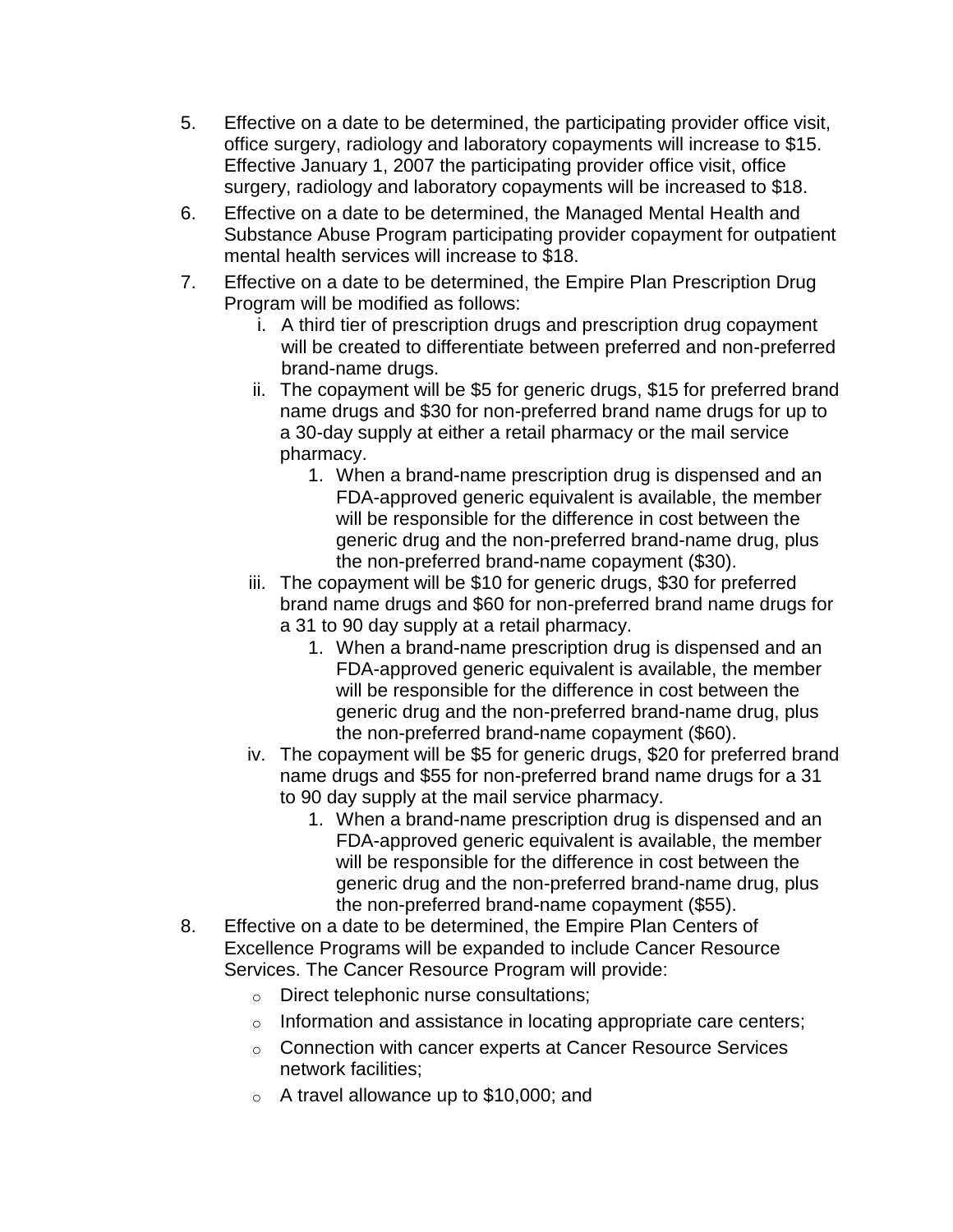- o Paid-in-full reimbursement for all services provided at a Cancer Resource Services network facility when the care is pre- certified.
- 9. Effective on a date to be determined, a Prosthetic and Orthotic network will be available to Empire Plan enrollees. Devices purchased through an approved network provider will be paid-in-full under the participating provider component of the Empire Plan.
- 10. Effective on a date to be determined, the Empire Plan Basic Medical component will include a network wrap discount option.
	- o Empire Plan enrollees will have access to an expanded network of providers through an additional provider network;
	- $\circ$  Basic Medical provisions will apply to the providers in the expanded network option (deductible and 20% coinsurance);
	- $\circ$  Payment will be made by the Plan directly to the discount providers, no balance billing of discounted rate will be permitted;
	- o This program is offered as a pilot program and will terminate on December 31, 2006, unless extended by agreement of both parties;
- 11. Effective on a date to be determined, the infertility lifetime maximum benefit will increase to \$50,000 per covered individual.
- 12. Effective on a date to be determined, the hearing aid allowance will be \$1,200 per hearing aid per ear. Effective January 1, 2006 the hearing aid allowance will be \$1,500 per hearing aid per ear.
- 13. Effective on a date to be determined, mastectomy prosthetics will be a paid-in-full benefit.
- 14. Effective on a date to be determined, the maximum lifetime benefit for non-network substance abuse services shall be increased to \$250,000.
- 15. Effective on a date to be determined the State and the PBA Supervisors Joint Committee on Health Benefits will develop and implement two additional disease management programs.
- 16. The PBA Supervisors Joint Committee on Health Benefits will work with the State to implement a direct debit vehicle to be utilized under the Medical Flexible Spending Account.
- 17. Effective on a date to be determined, the maximum annual Dental Care benefit per person shall be increased to \$2,300.
- 18. Effective on a date to be determined, the maximum lifetime benefit for orthodontic treatment will increase to \$2,300.
- 19. Effective on a date to be determined, eligible expenses under the Medical Flexible Spending Account will be expanded to include over-the-counter medications according to guidelines developed by the Medical Flexible Spending Account Administrator.
- 20. The State shall seek the appropriation of funds by the Legislature to support the PBA Supervisors Joint Committee on Health Benefits initiatives and to carry out the administrative responsibilities of the Committee in the amount of \$3680 for the period April 1, 2003 to March